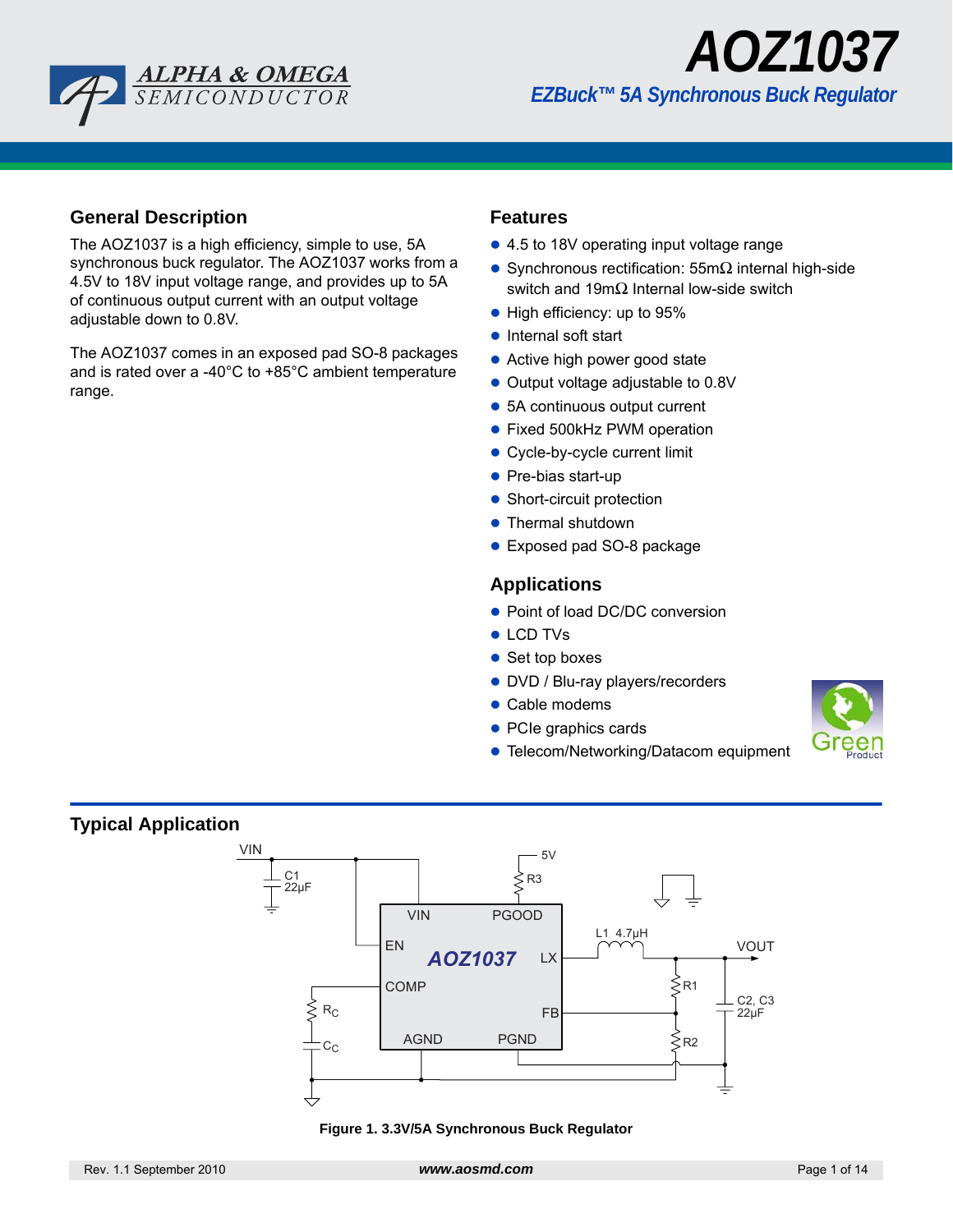

## **Ordering Information**

| <b>Part Number</b> | <b>Ambient Temperature Range</b>     | Package   | Environmental |  |  |
|--------------------|--------------------------------------|-----------|---------------|--|--|
| AOZ1037PI          | -40 $^{\circ}$ C to +85 $^{\circ}$ C | EPAD SO-8 | Green Product |  |  |

AOS Green Products use reduced levels of Halogens, and are also RoHS compliant.

Please visit[Please visit www.aosmd.com/media/AOSGreenPolicy.pdf](www.aosmd.com/media/AOSGreenPolicy.pdf) for additional information.

## **Pin Configuration**

Gr



## **Pin Description**

| <b>Pin Number</b> | <b>Pin Name</b> | <b>Pin Function</b>                                                                                                                                                                      |
|-------------------|-----------------|------------------------------------------------------------------------------------------------------------------------------------------------------------------------------------------|
|                   | <b>PGND</b>     | Power ground. PGND needs to be electrically connected to AGND.                                                                                                                           |
| $\mathcal{P}$     | $V_{IN}$        | Supply voltage input. When $V_{\text{IN}}$ rises above the UVLO threshold and EN is logic high, the device<br>starts up.                                                                 |
| 3                 | <b>AGND</b>     | Analog ground. AGND is the reference point for controller section. AGND needs to be electrically<br>connected to PGND.                                                                   |
| 4                 | FB.             | Feedback input. The FB pin is used to set the output voltage via a resistor divider between the out-<br>put and AGND.                                                                    |
| 5                 | <b>COMP</b>     | External loop compensation pin. Connect a RC network between COMP and AGND to compen-<br>sate the control loop.                                                                          |
| 6                 | EN              | Enable pin. Pull EN to logic high to enable the device. Pull EN to logic low to disable the device. if<br>on/off control is not needed, connect it to $V_{IN}$ and do not leave it open. |
| 7                 | <b>PGOOD</b>    | Power Good Output. PGOOD is an open-drain output that indicates the status of output voltage.<br>PGOOD is pulled low when output is below 90% of the normal regulation.                  |
| 8                 | NC.             | No Connect. Pin 8 is not internally connected.                                                                                                                                           |
| Pad               | LX.             | Switching node. LX is the drain of the internal PFET. LX is used as the thermal pad of the power<br>stage.                                                                               |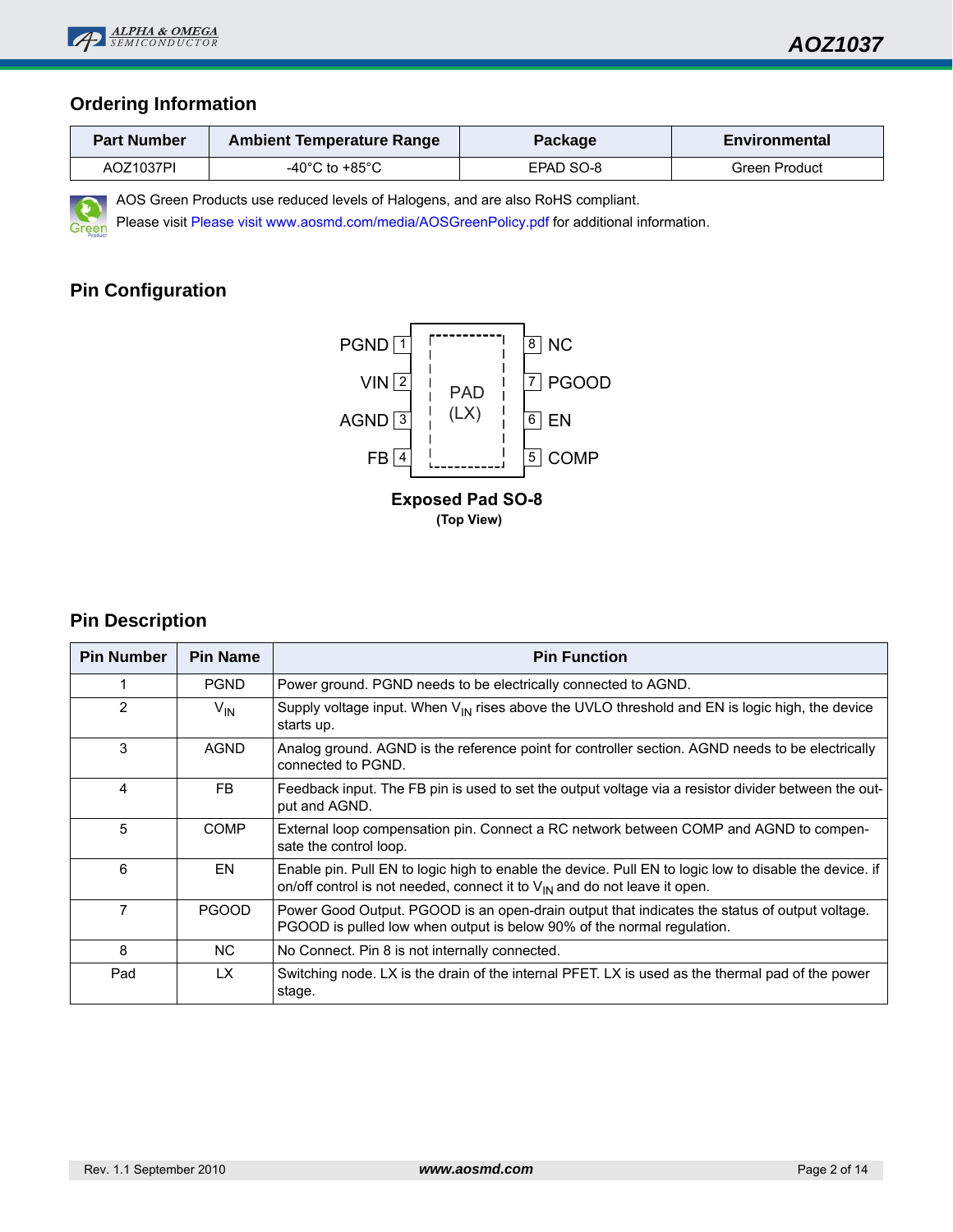

# *AOZ1037*

## **Block Diagram**



## **Absolute Maximum Ratings**

*Exceeding the Absolute Maximum ratings may damage the device.*

| <b>Parameter</b>                  | Rating                              |
|-----------------------------------|-------------------------------------|
| Supply Voltage (V <sub>IN</sub> ) | <b>20V</b>                          |
| LX to AGND                        | -0.7V to $V_{IN}$ +0.3V             |
| I X to AGND                       | 23V (<50ns)                         |
| FN to AGND                        | -0.3V to $V_{IN}$ +0.3V             |
| FB to AGND                        | $-0.3V$ to 6V                       |
| COMP to AGND                      | $-0.3V$ to 6V                       |
| PGND to AGND                      | $-0.3V$ to $+0.3V$                  |
| Junction Temperature $(T_1)$      | $+150^{\circ}$ C                    |
| Storage Temperature $(T_S)$       | $-65^{\circ}$ C to $+150^{\circ}$ C |
| ESD Rating $(1)$                  | 2.0kV                               |

#### **Note:**

1. Devices are inherently ESD sensitive, handling precautions are required. Human body model rating: 1.5kΩ in series with 100pF.

### **Recommended Operating Conditions**

*The device is not guaranteed to operate beyond the Maximum Recommended Operating Conditions.*

| <b>Parameter</b>                                                     | Rating                               |
|----------------------------------------------------------------------|--------------------------------------|
| Supply Voltage (V <sub>IN</sub> )                                    | 4.5V to 18V                          |
| Output Voltage Range                                                 | 0.8V to $V_{IN}$                     |
| Ambient Temperature $(T_A)$                                          | -40 $^{\circ}$ C to +85 $^{\circ}$ C |
| Package Thermal Resistance<br>Exposed Pad SO-8 $(\Theta_{JA})^{(2)}$ | $50^{\circ}$ C/W                     |

**Note:**

<sup>2.</sup> The value of  $\Theta_{\mathsf{JA}}$  is measured with the device mounted on 1-in $^2$  FR-4 board with 2oz. Copper, in a still air environment with T<sub>A</sub> = 25°C. The value in any given application depends on the user's specific board design.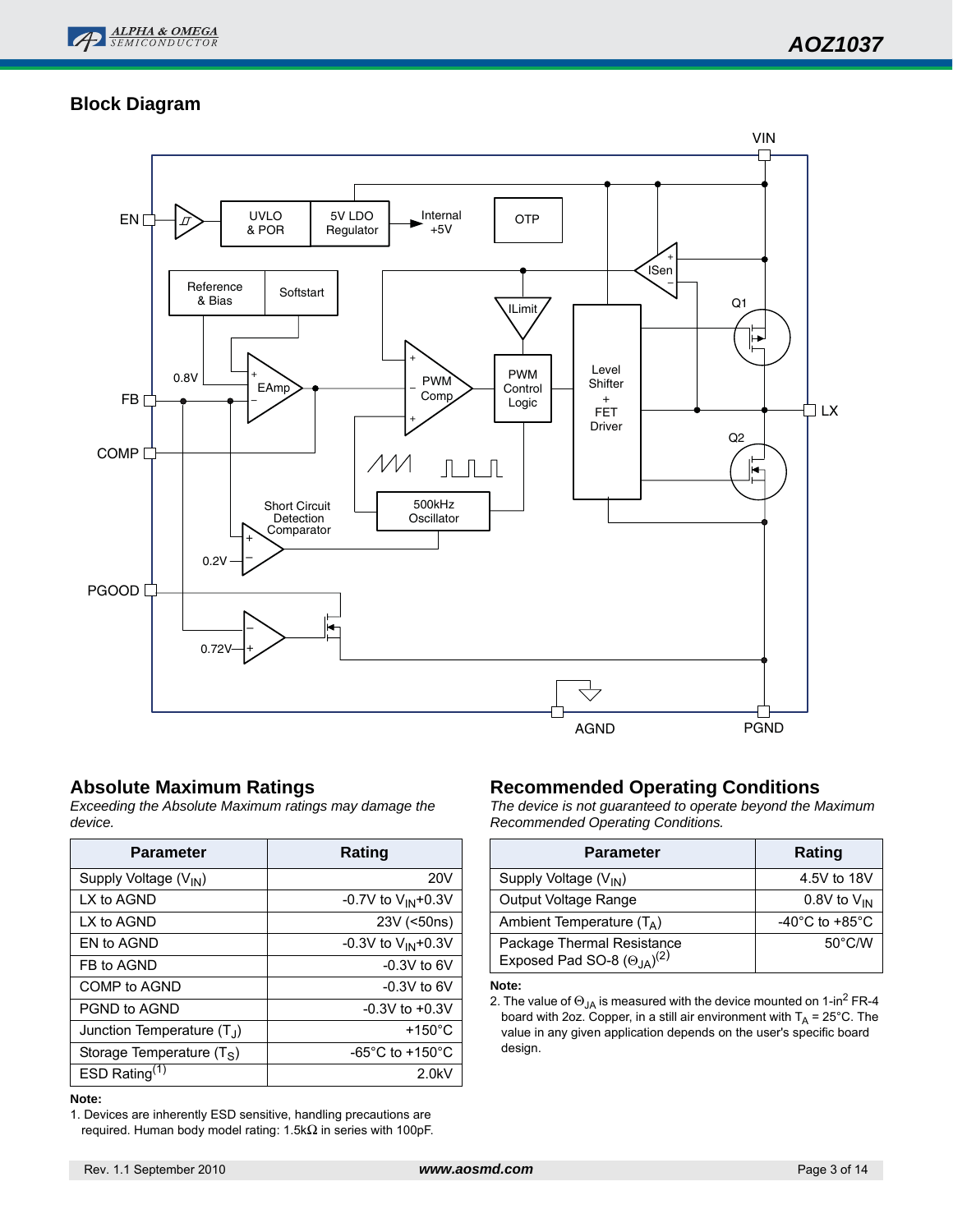## **Electrical Characteristics**

 $T_A = 25^{\circ}$ C, V<sub>IN</sub> = V<sub>EN</sub> = 12V, V<sub>OUT</sub> = 3.3V unless otherwise specified<sup>(3)</sup>

| <b>Symbol</b>     | <b>Parameter</b>                      | <b>Conditions</b>                                  | Min.         | Typ.       | Max.         | <b>Units</b> |
|-------------------|---------------------------------------|----------------------------------------------------|--------------|------------|--------------|--------------|
| $V_{IN}$          | Supply Voltage                        |                                                    | 4.5          |            | 18           | $\vee$       |
| VUVLO             | Input Under-Voltage Lockout Threshold | V <sub>IN</sub> Rising<br>V <sub>IN</sub> Falling  |              | 4.1<br>3.7 |              | V            |
| $I_{IN}$          | <b>Supply Current (Quiescent)</b>     | $I_{OUT} = 0$ , VFB = 1.2V, V <sub>EN</sub> > 1.2V |              | 1.6        | 2.5          | mA           |
| $I_{OFF}$         | Shutdown Supply Current               | $V_{EN} = 0V$                                      |              | 1.0        | 10           | μA           |
| $V_{FB}$          | Feedback Voltage                      | $T_A = 25^{\circ}C$                                | 0.788        | 0.8        | 0.812        | V            |
|                   | Load Regulation                       |                                                    |              | 0.5        |              | $\%$         |
|                   | Line Regulation                       |                                                    |              | 1.0        |              | $\%$         |
| $I_{FB}$          | Feedback Voltage Input Current        |                                                    |              |            | 200          | nA           |
| <b>ENABLE</b>     |                                       |                                                    |              |            |              |              |
| $V_{EN}$          | <b>EN Input Threshold</b>             | Off Threshold<br>On Threshold                      | $\mathbf{2}$ |            | 0.6          | $\vee$       |
| $V_{HYS}$         | <b>EN Input Hysteresis</b>            |                                                    |              | 100        |              | mV           |
| <b>MODULATOR</b>  |                                       |                                                    |              |            |              |              |
| $f_{\rm O}$       | Frequency                             |                                                    | 400          | 500        | 600          | kHz          |
| $D_{MAX}$         | Maximum Duty Cycle                    |                                                    | 100          |            |              | $\%$         |
| $T_{on\_min}$     | Minimum On Time                       |                                                    |              | 150        |              | ns           |
| $G_{VEA}$         | Error Amplifier Voltage Gain          |                                                    |              | 500        |              | V/V          |
| $G_{EA}$          | Error Amplifier Transconductance      |                                                    |              | 200        |              | $\mu A/V$    |
| <b>PROTECTION</b> |                                       |                                                    |              |            |              |              |
| <sup>I</sup> LIM  | <b>Current Limit</b>                  |                                                    | 5.8          | 6.5        |              | Α            |
|                   | Over-Temperature Shutdown Limit       | T <sub>J</sub> Rising<br>T <sub>.J</sub> Falling   |              | 150<br>100 |              | $^{\circ}C$  |
| $t_{SS}$          | Soft Start Interval                   |                                                    |              | 3          |              | ms           |
| <b>POWER GOOD</b> |                                       |                                                    |              |            |              |              |
| $V_{OLPG}$        | PG LOW Voltage                        | $I_{OL}$ = 1mA                                     |              |            | 0.6          | $\vee$       |
|                   | PG Leakage                            |                                                    |              |            | $\mathbf{1}$ | μA           |
| $V_{PGL}$         | PG Threshold Voltage                  |                                                    | 87           | 90         | 92           | %Vo          |
|                   | PG Threshold Voltage Hysteresis       |                                                    |              | 3          |              | $\%$         |
| $t_{PG}$          | PG Delay Time                         |                                                    |              | 128        |              | μs           |
|                   | <b>PWM OUTPUT STAGE</b>               |                                                    |              |            |              |              |
|                   | High-Side Switch On-Resistance        | $V_{IN}$ = 12V<br>$V_{IN} = 5V$                    |              | 55<br>75   |              | $m\Omega$    |
|                   | Low-Side Switch On-Resistance         | $V_{IN}$ = 12V<br>$V_{IN} = 5V$                    |              | 19<br>23   |              | $m\Omega$    |

**Note:**

3. Specification in **BOLD** indicate an ambient temperature range of -40°C to +85°C. These specifications are guaranteed by design.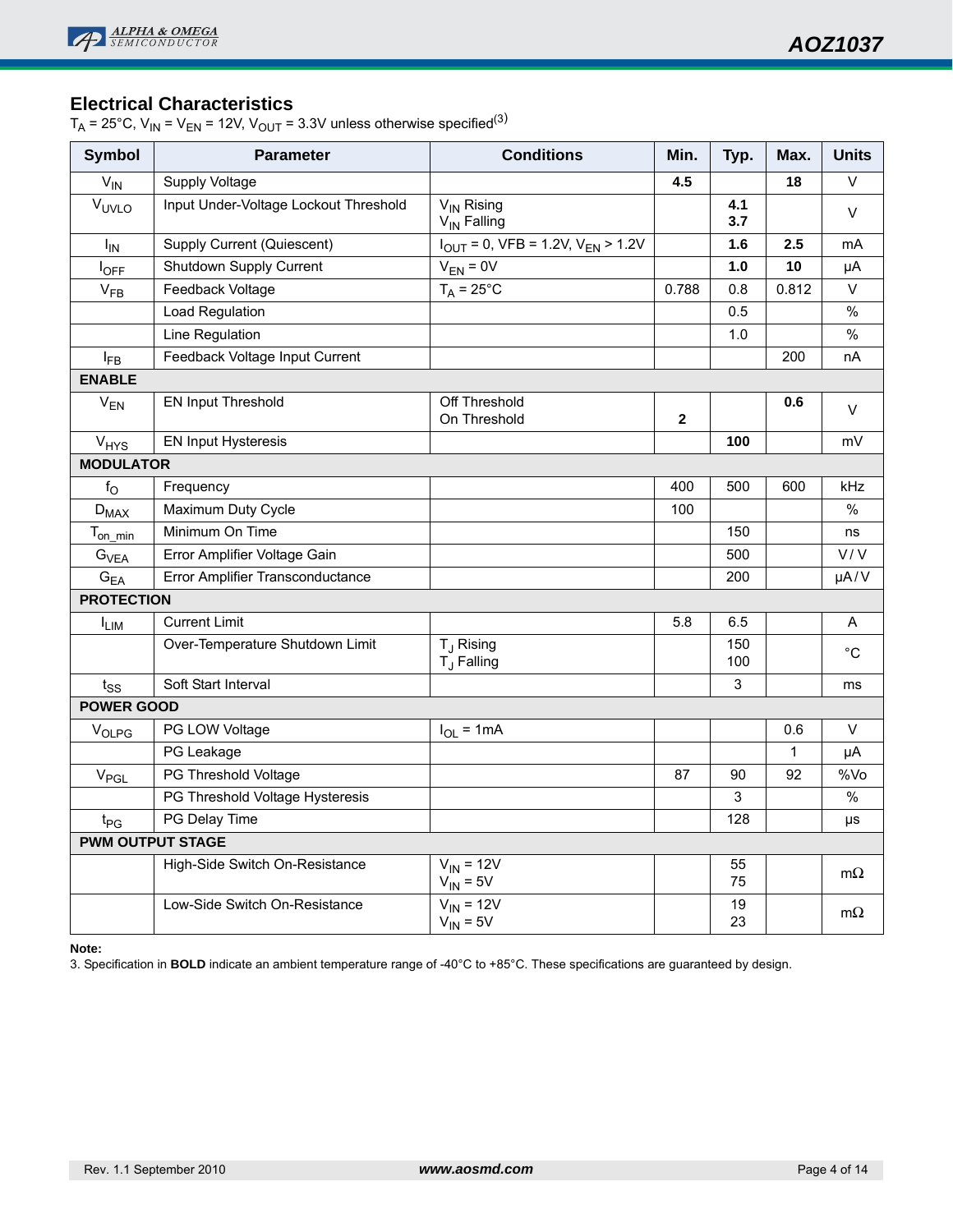

## **Typical Performance Characteristics**

Circuit of Figure 1.  $T_A = 25^{\circ}$ C, V<sub>IN</sub> = V<sub>EN</sub> = 12V, V<sub>OUT</sub> = 3.3V unless otherwise specified.



**Start Up to Full Load** 

1ms/div



1µs/div



50µs/div

#### **Short Circuit Recovery**

Vin 10V/div

LeCroy

Vo 2V/div

lin 1A/div



Rev. 1.1 September 2010 *www.aosmd.com* Page 5 of 14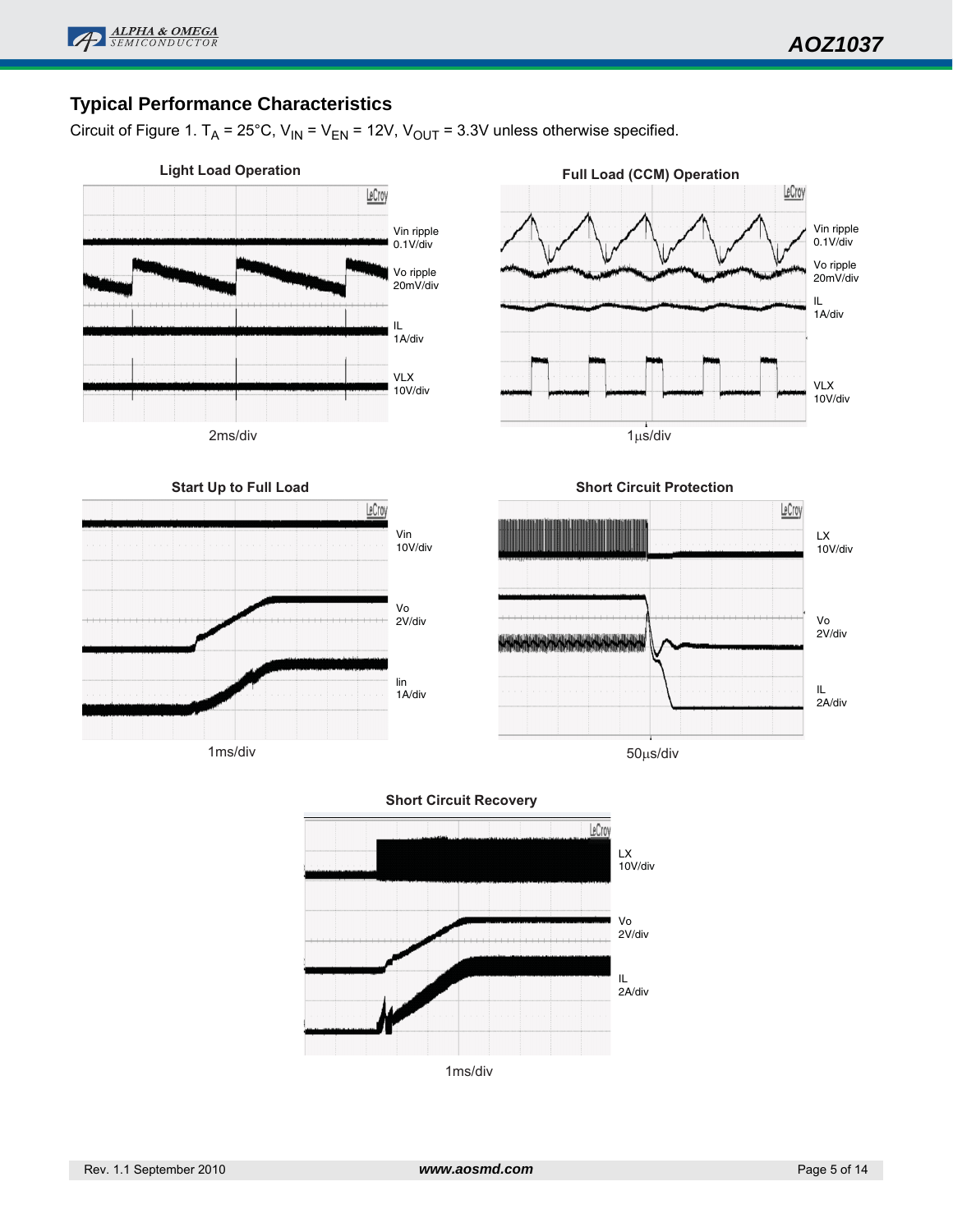



## **Efficiency**

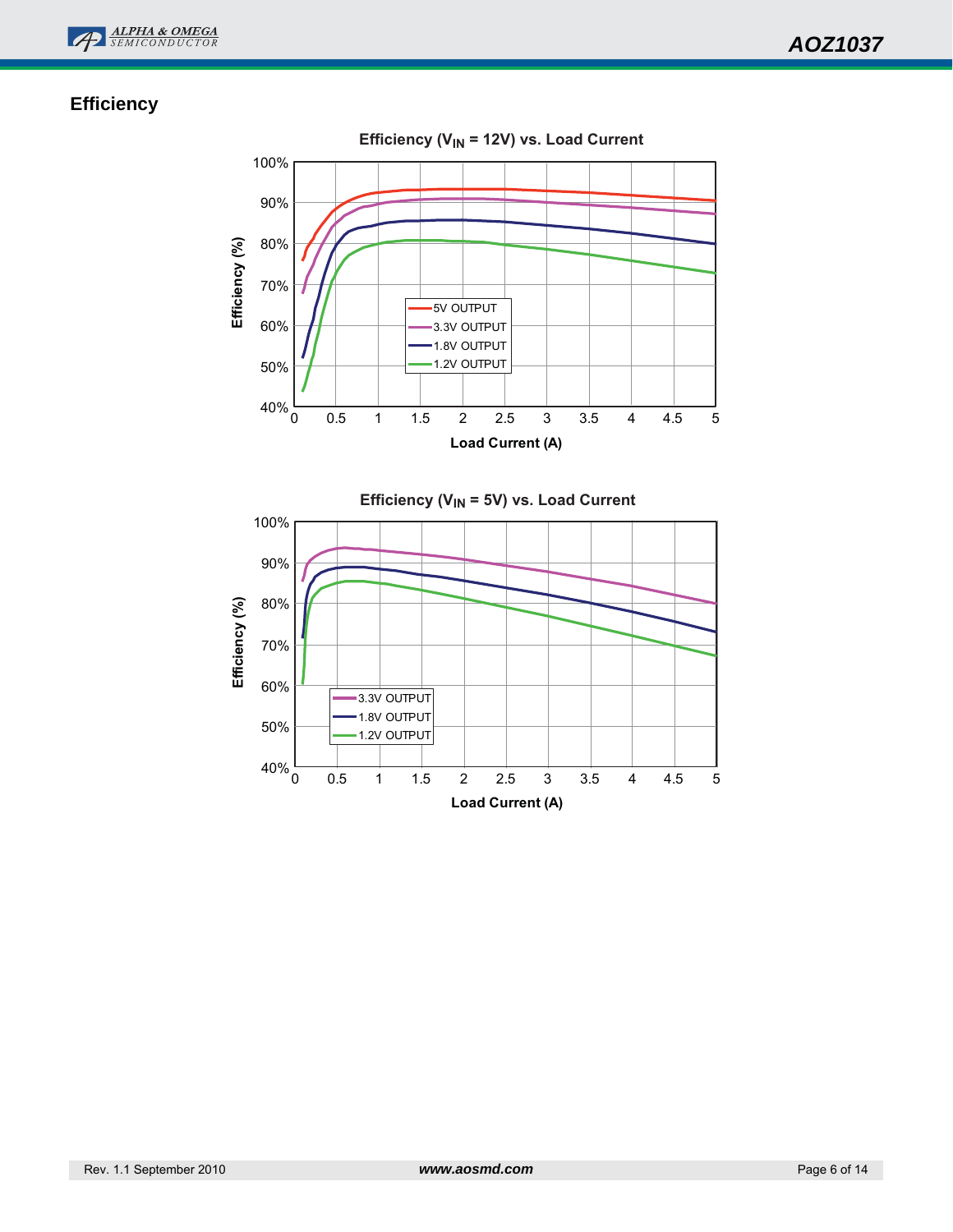

## **Detailed Description**

The AOZ1037 is a current-mode step down regulator with integrated high-side PMOS switch and a low-side NMOS switch. It operates from a 4.5V to 18V input voltage range and supplies up to 5A of load current. Features include enable control, Power-On Reset, input under voltage lockout, output over voltage protection, active high power good state, fixed internal soft-start and thermal shut down.

The AOZ1037 is available in exposed pad SO-8 package.

#### **Enable and Soft Start**

The AOZ1037 has an internal soft start feature to limit in-rush current and ensure the output voltage ramps up smoothly to regulation voltage. A soft start process begins when the input voltage rises to 4.1V and voltage on EN pin is HIGH. In the soft start process, the output voltage is typically ramped to regulation voltage in 3ms. The 3ms soft start time is set internally.

The EN pin of the AOZ1037 is active HIGH. Connect the EN pin to  $V_{IN}$  if the enable function is not used. Pulling EN to ground will disable the AOZ1037. Do not leave it open. The voltage on the EN pin must be above 2V to enable the AOZ1037. When voltage on the EN pin falls below 0.6V, the AOZ1037 is disabled. If an application circuit requires the AOZ1037 to be disabled, an open drain or open collector circuit should be used to interface to the EN pin.

#### **Power Good**

The output of Power-Good is an open drain N-channel MOSFET, which supplies an active high power good stage. A pull-up resistor (R3) should connect this pin to a DC poer trail with maximum voltage no higher than 6V. The AOZ1037 monitors the FB voltage: when FB pin voltage is lower than 90% of the normal voltage, Nchannel MOSFET turns on and the Power-Good pin is pulled low, which indicates the power is abnormal.

#### **Steady-State Operation**

Under steady-state conditions, the converter operates in fixed frequency and Continuous-Conduction Mode (CCM).

The AOZ1037 integrates an internal P-MOSFET as the high-side switch. Inductor current is sensed by amplifying the voltage drop across the drain to source of the high side power MOSFET. Output voltage is divided down by the external voltage divider at the FB pin. The difference of the FB pin voltage and reference is amplified by the internal transconductance error amplifier. The error

voltage, which shows on the COMP pin, is compared against the current signal, which is sum of inductor current signal and ramp compensation signal, at the PWM comparator input. If the current signal is less than the error voltage, the internal high-side switch is on. The inductor current flows from the input through the inductor to the output. When the current signal exceeds the error voltage, the high-side switch is off. The inductor current is freewheeling through the internal low-side N-MOSFET switch to output. The internal adaptive FET driver guarantees no turn on overlap of both high-side and low-side switch.

Comparing with regulators using freewheeling Schottky diodes, the AOZ1037 uses freewheeling NMOSFET to realize synchronous rectification. It greatly improves the converter efficiency and reduces power loss in the low-side switch.

The AOZ1037 uses a P-Channel MOSFET as the highside switch. It saves the bootstrap capacitor normally seen in a circuit which is using an NMOS switch.

#### **Switching Frequency**

The AOZ1037 switching frequency is fixed and set by an internal oscillator. The practical switching frequency could range from 400 kHz to 600 kHz due to device variation.

#### **Light Load Mode**

The AOZ1037 includes is a Pulse-Skip architecture for Light Load operation, enabling increased efficiency during standby. Under Heavy Loads, the controller operates in a standard Synchronous Mode using the high-side PMOS as control FET and low-side NMOS as synchronous rectifier NMOS. During Light Loads, the controller automatically switches to a Non-Synchronous mode using the high-side PMOS as control FET and the integrated diode as freewheeling rectifier diode.

#### **Output Voltage Programming**

Output voltage can be set by feeding back the output to the FB pin by using a resistor divider network. In the application circuit shown in Figure 1, the resistor divider network includes  $R_1$  and  $R_2$ . Usually, a design is started by picking a fixed  $R_2$  value and calculating the required  $R_1$  with equation below:

$$
V_{\rm O} = 0.8 \times \left(1 + \frac{R_1}{R_2}\right)
$$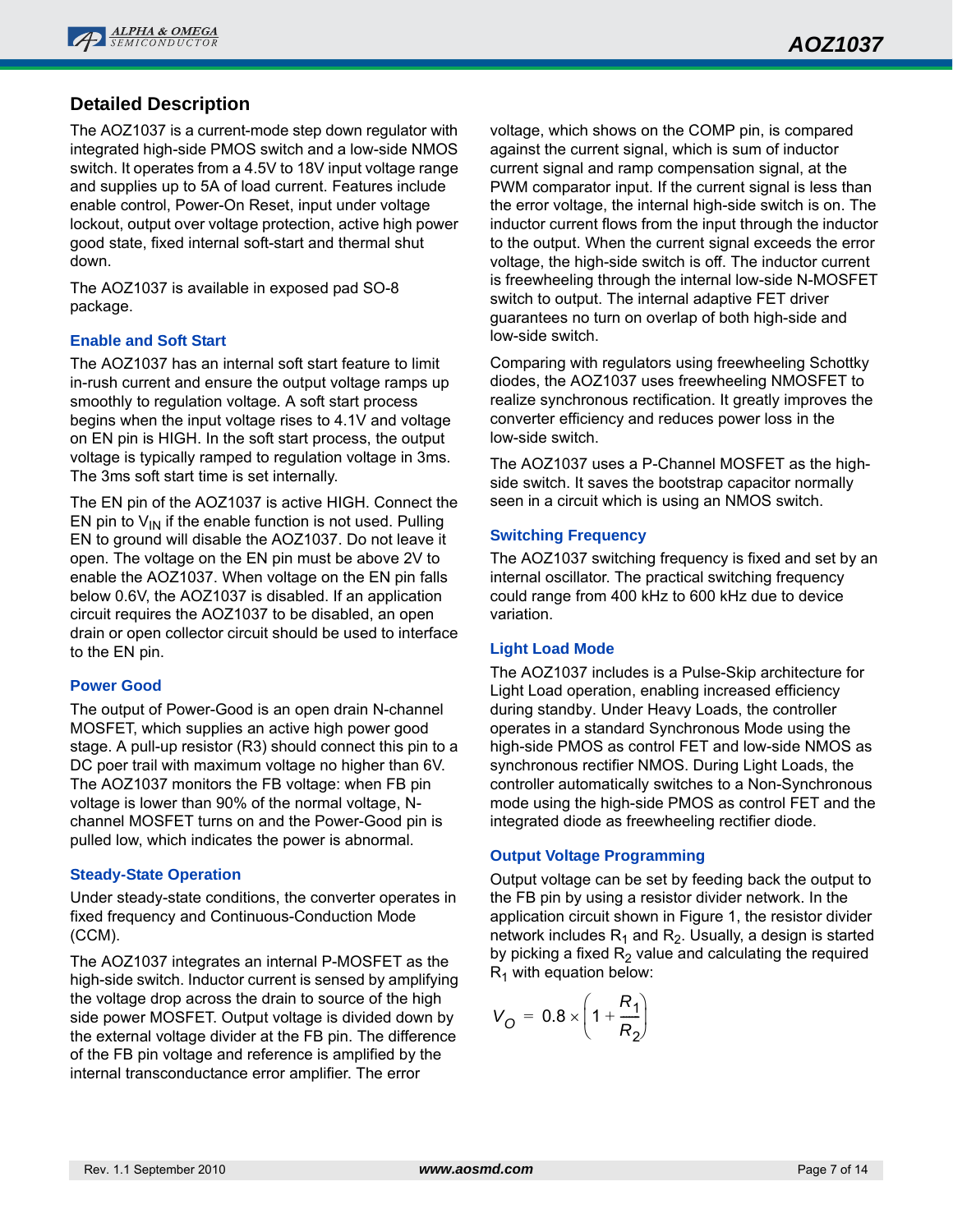Some standard value of R1, R2 and most used output voltage values are listed in Table 1.

| $V_{O} (V)$ | $R_1$ (k $\Omega$ ) | $R_2$ (k $\Omega$ ) |
|-------------|---------------------|---------------------|
| 0.8         | 1.0                 | Open                |
| 1.2         | 4.99                | 10                  |
| 1.5         | 10                  | 11.5                |
| 1.8         | 12.7                | 10.2                |
| 2.5         | 21.5                | 10                  |
| 3.3         | 31.1                | 10                  |
| 5.0         | 52.3                | 10                  |

#### **Table 1.**

The combination of  $R_1$  and  $R_2$  should be large enough to avoid drawing excessive current from the output, which will cause power loss.

### **Protection Features**

The AOZ1037 has multiple protection features to prevent system circuit damage under abnormal conditions.

#### **Over Current Protection (OCP)**

The sensed inductor current signal is also used for over current protection. Since the AOZ1037 employs peak current mode control, the COMP pin voltage is proportional to the peak inductor current. The COMP pin voltage is limited to be between 0.4V and 2.5V internally. The peak inductor current is automatically limited cycle by cycle.

When the output is shorted to ground under fault conditions, the inductor current decays very slow during a switching cycle because of  $V_{\rm O}$  = 0V. To prevent catastrophic failure, a secondary current limit is designed inside the AOZ1037. The measured inductor current is compared against a preset voltage which represents the current limit. When the output current is more than current limit, the high side switch will be turned off and EN pin will be pulled down. The converter will initiate a soft start once the over-current condition disappears.

#### **Power-On Reset (POR)**

A power-on reset circuit monitors the input voltage. When the input voltage exceeds 4.1V, the converter starts operation. When input voltage falls below 3.7V, the converter will be shut down.

#### **Thermal Protection**

An internal temperature sensor monitors the junction temperature. It shuts down the internal control circuit and high side PMOS if the junction temperature exceeds 150°C. The regulator will restart automatically under the control of soft-start circuit when the junction temperature decreases to 100°C.

### **Application Information**

The basic AOZ1037 application circuit is show in Figure 1. Component selection is explained below.

#### **Input Capacitor**

The input capacitor must be connected to the  $V_{IN}$  pin and PGND pin of AOZ1037 to maintain steady input voltage and filter out the pulsing input current. The voltage rating of input capacitor must be greater than maximum input voltage plus ripple voltage.

The input ripple voltage can be approximated by equation below:

$$
\Delta V_{IN} = \frac{I_O}{f \times C_{IN}} \times \left(1 - \frac{V_O}{V_{IN}}\right) \times \frac{V_O}{V_{IN}}
$$

Since the input current is discontinuous in a buck converter, the current stress on the input capacitor is another concern when selecting the capacitor. For a buck circuit, the RMS value of input capacitor current can be calculated by:

$$
I_{CIN\_RMS} = I_O \times \sqrt{\frac{V_O}{V_{IN}} \left(1 - \frac{V_O}{V_{IN}}\right)}
$$

if we let *m* equal the conversion ratio:

$$
\frac{V_O}{V_{IN}} = m
$$

The relationship between the input capacitor RMS current and voltage conversion ratio is calculated and shown in Figure 2 below. It can be seen that when  $V_{\Omega}$  is half of  $V_{IN}$ ,  $C_{IN}$  is under the worst current stress. The worst current stress on  $C_{\text{IN}}$  is 0.5 x  $I_{\text{O}}$ .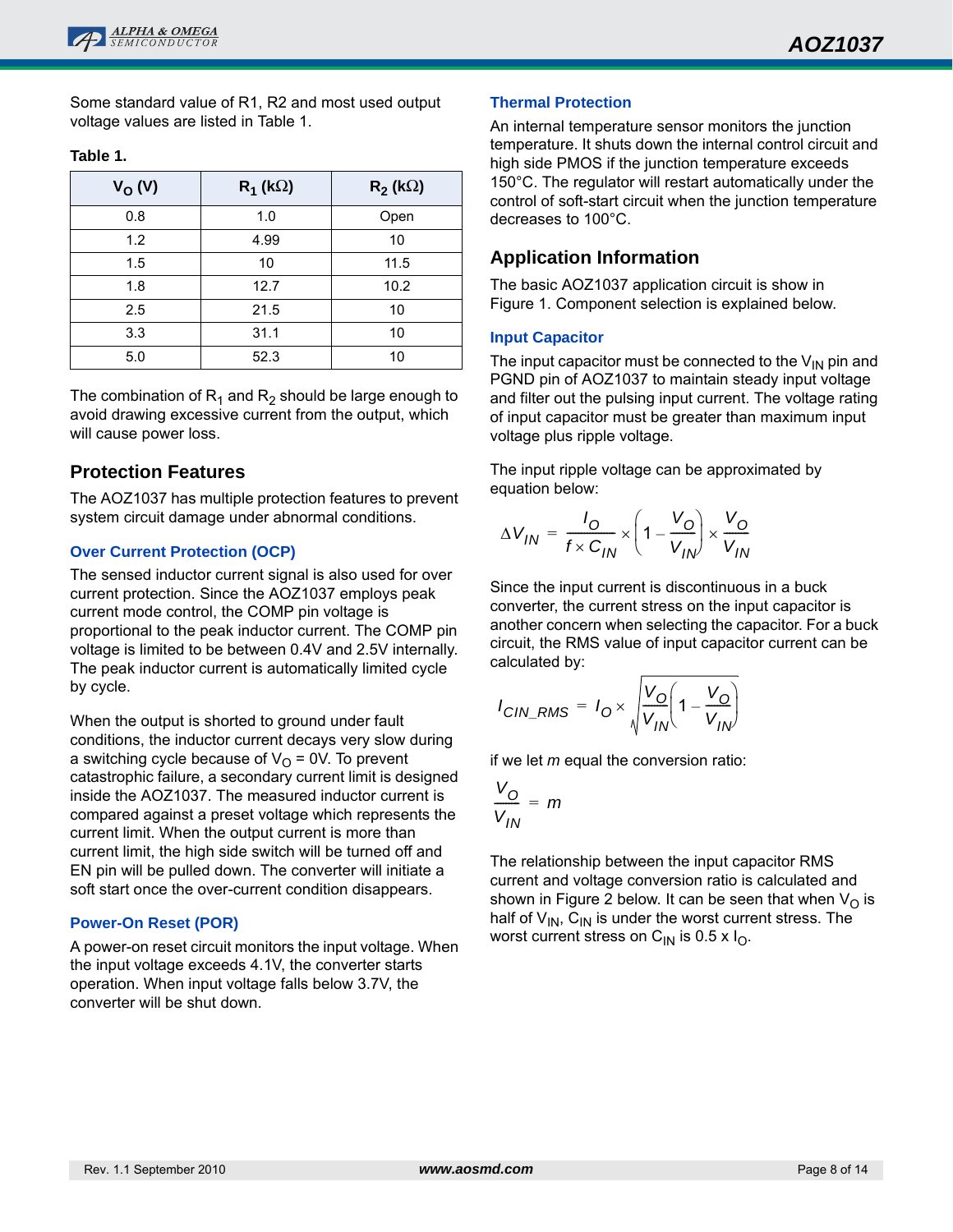



**Figure 2. I<sub>CIN</sub> vs. Voltage Conversion Ratio** 

For reliable operation and best performance, the input capacitors must have current rating higher than  $I_{\text{CIN-RMS}}$ at worst operating conditions. Ceramic capacitors are preferred for input capacitors because of their low ESR and high current rating. Depending on the application circuits, other low ESR tantalum capacitor may also be used. When selecting ceramic capacitors, X5R or X7R type dielectric ceramic capacitors should be used for their better temperature and voltage characteristics. Note that the ripple current rating from capacitor manufactures are based on certain amount of life time. Further de-rating may be necessary in practical design.

#### **Inductor**

The inductor is used to supply constant current to output when it is driven by a switching voltage. For given input and output voltage, inductance and switching frequency together decide the inductor ripple current, which is:

$$
\Delta I_L = \frac{V_O}{f \times L} \times \left(1 - \frac{V_O}{V_{IN}}\right)
$$

The peak inductor current is:

$$
I_{Lpeak} = I_0 + \frac{\Delta I_L}{2}
$$

High inductance gives low inductor ripple current but requires larger size inductor to avoid saturation. Low ripple current reduces inductor core losses. It also reduces RMS current through inductor and switches, which results in less conduction loss. Usually, peak to peak ripple current on inductor is designed to be 20% to 30% of output current.

When selecting the inductor, make sure it is able to handle the peak current without saturation even at the highest operating temperature.

The inductor takes the highest current in a buck circuit. The conduction loss on inductor need to be checked for thermal and efficiency requirements.

Surface mount inductors in different shape and styles are available from Coilcraft, Elytone and Murata. Shielded inductors are small and radiate less EMI noise. But they cost more than unshielded inductors. The choice depends on EMI requirement, price and size.

#### **Output Capacitor**

The output capacitor is selected based on the DC output voltage rating, output ripple voltage specification and ripple current rating.

The selected output capacitor must have a higher rated voltage specification than the maximum desired output voltage including ripple. De-rating needs to be considered for long term reliability.

Output ripple voltage specification is another important factor for selecting the output capacitor. In a buck converter circuit, output ripple voltage is determined by inductor value, switching frequency, output capacitor value and ESR. It can be calculated by the equation below:

$$
\Delta V_{\rm O} = \Delta I_{L} \times \left( ESR_{\rm CO} + \frac{1}{8 \times f \times C_{\rm O}} \right)
$$

*where,* 

 $C_{\Omega}$  is output capacitor value, and

 $ESR<sub>CO</sub>$  is the equivalent series resistance of the output capacitor.

When low ESR ceramic capacitor is used as output capacitor, the impedance of the capacitor at the switching frequency dominates. Output ripple is mainly caused by capacitor value and inductor ripple current. The output ripple voltage calculation can be simplified to:

$$
\Delta V_{\rm O} = \Delta I_L \times \frac{1}{8 \times f \times C_{\rm O}}
$$

If the impedance of ESR at switching frequency dominates, the output ripple voltage is mainly decided by capacitor ESR and inductor ripple current. The output ripple voltage calculation can be further simplified to:

$$
\Delta V_{\rm O} = \Delta I_L \times ESR_{\rm CO}
$$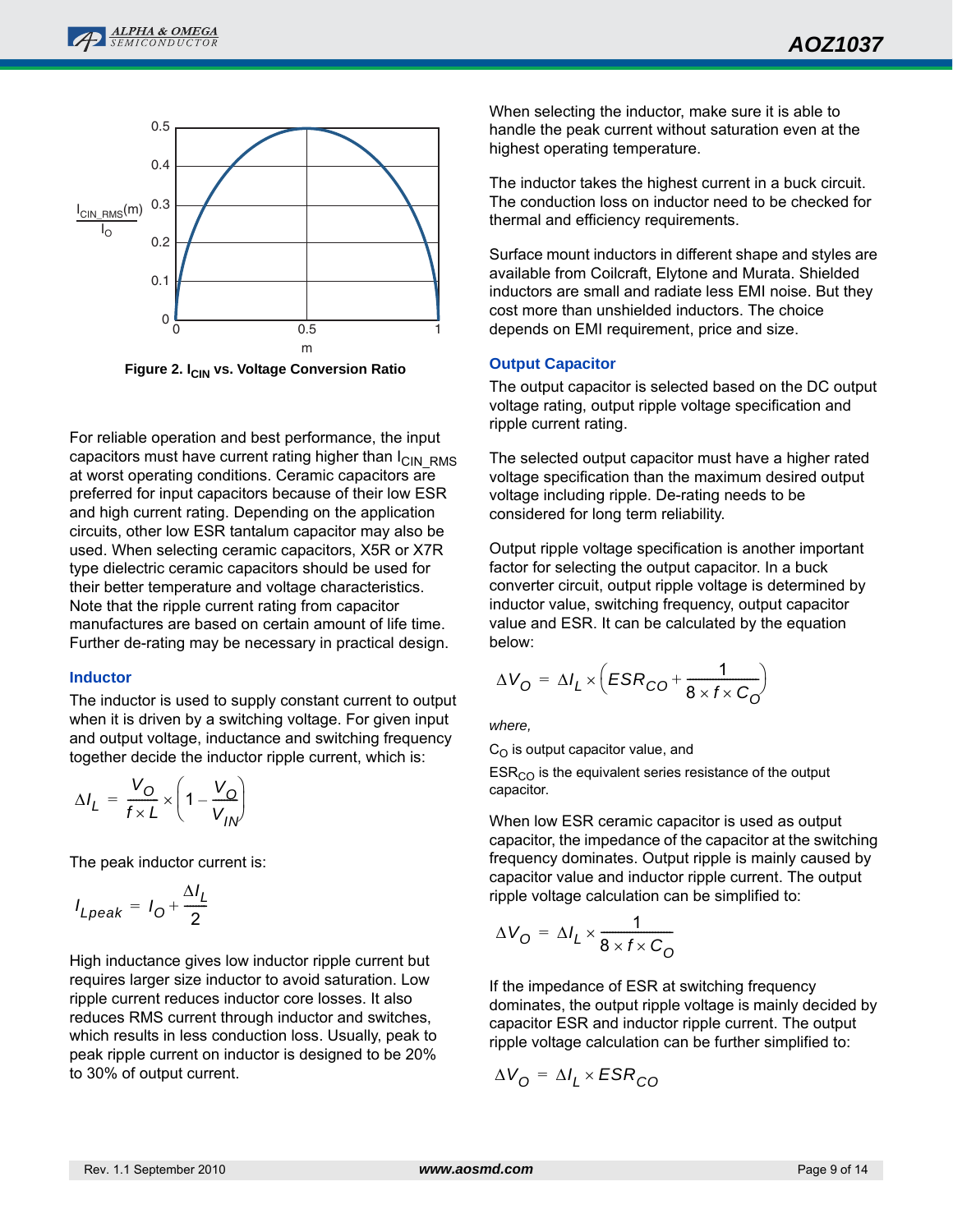

For lower output ripple voltage across the entire operating temperature range, X5R or X7R dielectric type of ceramic, or other low ESR tantalum are recommended to be used as output capacitors.

In a buck converter, output capacitor current is continuous. The RMS current of output capacitor is decided by the peak to peak inductor ripple current. It can be calculated by:

$$
I_{CO\_RMS} = \frac{\Delta I_L}{\sqrt{12}}
$$

Usually, the ripple current rating of the output capacitor is a smaller issue because of the low current stress. When the buck inductor is selected to be very small and inductor ripple current is high, output capacitor could be overstressed.

### **External Schottky Diode for High Input Operation**

When  $V_{IN}$  is higher than 16V, an external 1A schottky diode is required between LX and PGND for proper operation.

#### **Loop Compensation**

The AOZ1037 employs peak current mode control for easy use and fast transient response. Peak current mode control eliminates the double pole effect of the output L&C filter. It greatly simplifies the compensation loop design.

With peak current mode control, the buck power stage can be simplified to be a one-pole and one-zero system in frequency domain. The pole is dominant pole can be calculated by:

$$
f_{P1} = \frac{1}{2\pi \times C_0 \times R_L}
$$

The zero is a ESR zero due to output capacitor and its ESR. It is can be calculated by:

$$
f_{Z1} = \frac{1}{2\pi \times C_0 \times ESR_{CO}}
$$

*where;* 

 $C_O$  is the output filter capacitor,

 $R_L$  is load resistor value, and

 $ESR<sub>CO</sub>$  is the equivalent series resistance of output capacitor.

The compensation design is actually to shape the converter control loop transfer function to get desired gain and phase. Several different types of compensation network can be used for the AOZ1037. For most cases, a series capacitor and resistor network connected to the COMP pin sets the pole-zero and is adequate for a stable high-bandwidth control loop.

In the AOZ1037, FB pin and COMP pin are the inverting input and the output of internal error amplifier. A series R and C compensation network connected to COMP provides one pole and one zero. The pole is:

$$
f_{P2} = \frac{G_{EA}}{2\pi \times C_2 \times G_{VEA}}
$$

*where;*

 $G_{EA}$  is the error amplifier transconductance, which is 200 x 10<sup>-6</sup> A/V,

 $G_{VFA}$  is the error amplifier voltage gain, which is 500 V/V, and  $C_2$  is the compensation capacitor in Figure 1.

The zero given by the external compensation network, capacitor  $C_2$  and resistor  $R_3$ , is located at:

$$
f_{Z2} = \frac{1}{2\pi \times C_2 \times R_3}
$$

To design the compensation circuit, a target crossover frequency  $f_C$  for close loop must be selected. The system crossover frequency is where control loop has unity gain. The crossover is the also called the converter bandwidth. Generally a higher bandwidth means faster response to load transient. However, the bandwidth should not be too high because of system stability concern. When designing the compensation loop, converter stability under all line and load condition must be considered.

Usually, it is recommended to set the bandwidth to be equal or less than 1/10 of switching frequency. The AOZ1037 operates at a frequency range from 400kHz to 600kHz. It is recommended to choose a crossover frequency equal or less than 40kHz.

$$
f_C = 40kHz
$$

The strategy for choosing  $R_C$  and  $C_C$  is to set the cross over frequency with  $R_C$  and set the compensator zero

with  $C_C$ . Using selected crossover frequency,  $f_C$ , to calculate  $R_C$ :

$$
R_C = f_C \times \frac{V_O}{V_{FB}} \times \frac{2\pi \times C_2}{G_{EA} \times G_{CS}}
$$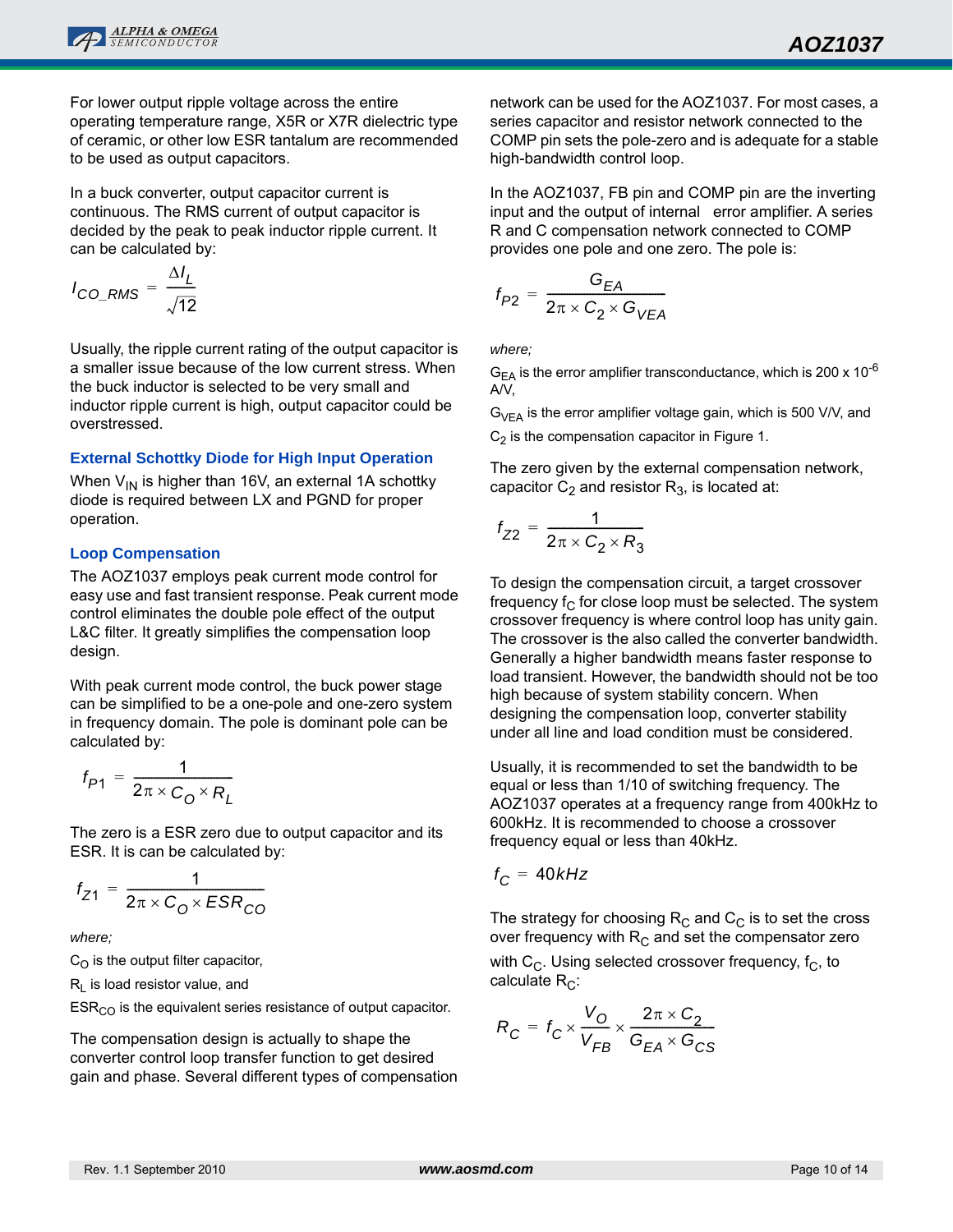

*where;*

 $f_C$  is the desired crossover frequency. For best performance,  $f_C$  is set to be about 1/10 of the switching frequency;

 $V_{FB}$  is 0.8V,

 $G_{EA}$  is the error amplifier transconductance, which is 200 x 10<sup>-6</sup> A/V, and

 $G_{CS}$  is the current sense circuit transconductance, which is 6.68 A/V

The compensation capacitor  $C_C$  and resistor  $R_C$  together make a zero. This zero is put somewhere close to the dominate pole  $f_{p1}$  but lower than 1/5 of selected crossover frequency.  $C_2$  can is selected by:

$$
C_C = \frac{1.5}{2\pi \times R_3 \times f_{P1}}
$$

The above equation can be simplified to:

$$
C_C = \frac{C_0 \times R_L}{R_3}
$$

An easy-to-use application software which helps to design and simulate the compensation loop can be found at [www.aosmd.com.](http://www.aosmd.com)

### **Thermal Management and Layout Consideration**

In the AOZ1037 buck regulator circuit, high pulsing current flows through two circuit loops. The first loop starts from the input capacitors, to the  $V_{IN}$  pin, to the LX pins, to the filter inductor, to the output capacitor and load, and then return to the input capacitor through ground. Current flows in the first loop when the high side switch is on. The second loop starts from inductor, to the output capacitors and load, to the low-side NMOSFET. Current flows in the second loop when the low-side NMOSFET is on.

In PCB layout, minimizing the two loops area reduces the noise of this circuit and improves efficiency. A ground plane is strongly recommended to connect input capacitor, output capacitor, and PGND pin of the AOZ1037.

In the AOZ1037 buck regulator circuit, the major power dissipating components are the AOZ1037 and the output inductor. The total power dissipation of converter circuit can be measured by input power minus output power.

$$
P_{total\_loss} = V_{IN} \times I_{IN} - V_{O} \times I_{O}
$$

The power dissipation of inductor can be approximately calculated by output current and DCR of inductor.

$$
P_{inductor\_loss} = I_0^2 \times R_{inductor} \times 1.1
$$

The actual junction temperature can be calculated with power dissipation in the AOZ1037 and thermal impedance from junction to ambient.

$$
T_{junction} = (P_{total\_loss} - P_{inductor\_loss}) \times \Theta_{JA}
$$

The maximum junction temperature of AOZ1037 is 150°C, which limits the maximum load current capability. Please see the thermal de-rating curves for maximum load current of the AOZ1037 under different ambient temperature.

The thermal performance of the AOZ1037 is strongly affected by the PCB layout. Extra care should be taken by users during design process to ensure that the IC will operate under the recommended environmental conditions.

The AOZ1037 is an exposed pad SO-8 package. Layout tips are listed below for the best electric and thermal performance.

- 1. The exposed pad LX pins are connected to internal PFET and NFET drains. Connect a large copper plane to the LX pins to help thermal dissipation.
- 2. Do not use thermal relief connection to the  $V_{IN}$ and the PGND pin. Pour a maximized copper area to the PGND pin and the VIN pin to help thermal dissipation.
- 3. Input capacitor should be connected as close as possible to the  $V_{IN}$  pin and the PGND pin to reduce the LX voltage over-shoot. This is especially important for  $V_{IN}$  >16V.
- 4. A ground plane is suggested. If a ground plane is not used, separate PGND from AGND and connect them only at one point to avoid the PGND pin noise coupling to the AGND pin.
- 5. Make the current trace from the LX pins to L to  $C_{\Omega}$  to the PGND as short as possible.
- 6. Pour copper plane on all unused board area and connect it to stable DC nodes, like  $V_{IN}$ , GND or  $V_{OUT}$ .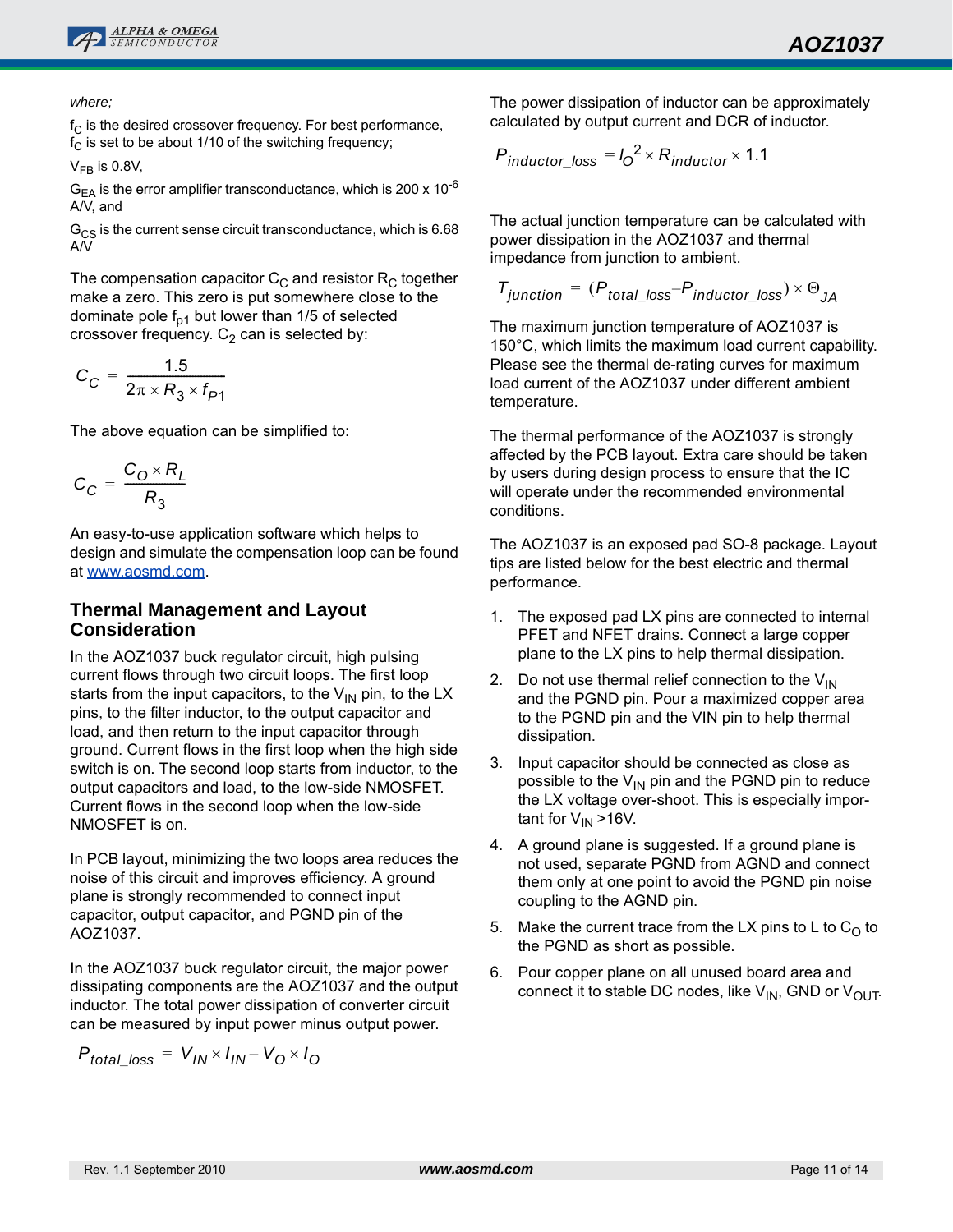## **Package Dimensions, SO-8 EP1**







#### **RECOMMENDED LAND PATTERN**



#### **Dimensions in millimeters**

| Symbols        | Min.     | Max.     |      |  |  |
|----------------|----------|----------|------|--|--|
| A              | 1.40     | 1.55     | 1.70 |  |  |
| A <sub>1</sub> | 0.00     | 0.05     | 0.10 |  |  |
| A2             | 1.40     | 1.50     | 1.60 |  |  |
| B              | 0.31     | 0.406    | 0.51 |  |  |
| С              | 0.17     |          | 0.25 |  |  |
| D              | 4.80     | 4.96     | 5.00 |  |  |
| D <sub>0</sub> | 3.20     | 3.40     | 3.60 |  |  |
| D1             | 3.10     | 3.30     | 3.50 |  |  |
| E              | 5.80     | 6.00     | 6.20 |  |  |
| e              |          | 1.27     |      |  |  |
| E <sub>1</sub> | 3.80     | 3.90     | 4.00 |  |  |
| E <sub>2</sub> | 2.21     | 2.41     | 2.61 |  |  |
| E <sub>3</sub> |          | 0.40 REF |      |  |  |
| L              | 0.40     | 0.95     | 1.27 |  |  |
| у              |          |          | 0.10 |  |  |
| θ              | 0        | 3        | 8    |  |  |
| $L1-L1'$       |          | 0.04     | 0.12 |  |  |
| L1             | 1.04 REF |          |      |  |  |

#### **Dimensions in inches**

| <b>Symbols</b> | Min.      | Nom.      | Max.  |  |
|----------------|-----------|-----------|-------|--|
| А              | 0.055     | 0.061     | 0.067 |  |
| A1             | 0.000     | 0.002     | 0.004 |  |
| A2             | 0.055     | 0.059     | 0.063 |  |
| в              | 0.012     | 0.016     | 0.020 |  |
| Ć              | 0.007     |           | 0.010 |  |
| D              | 0.189     | 0.195     | 0.197 |  |
| D <sub>0</sub> | 0.126     | 0.134     | 0.142 |  |
| D1             | 0.122     | 0.130     | 0.138 |  |
| F              | 0.228     | 0.236     | 0.244 |  |
| e              |           | 0.050     |       |  |
| E1             | 0.150     | 0.153     | 0.157 |  |
| E <sub>2</sub> | 0.087     | 0.095     | 0.103 |  |
| E3             | 0.016 REF |           |       |  |
| L              | 0.016     | 0.037     | 0.050 |  |
| у              |           |           | 0.004 |  |
| $\theta$       | ი         | 3         | 8     |  |
| L1–L1'         |           | 0.002     | 0.005 |  |
| l 1            |           | 0.041 RFF |       |  |

1. Package body sizes exclude mold flash and gate burrs.

- 2. Dimension L is measured in gauge plane.
- 3. Tolerance 0.10mm unless otherwise specified.
- 4. Controlling dimension is millimeter, converted inch dimensions are not necessarily exact.
- 5. Die pad exposure size is according to lead frame design.
- 6. Followed from JEDEC MS-012

**Notes:**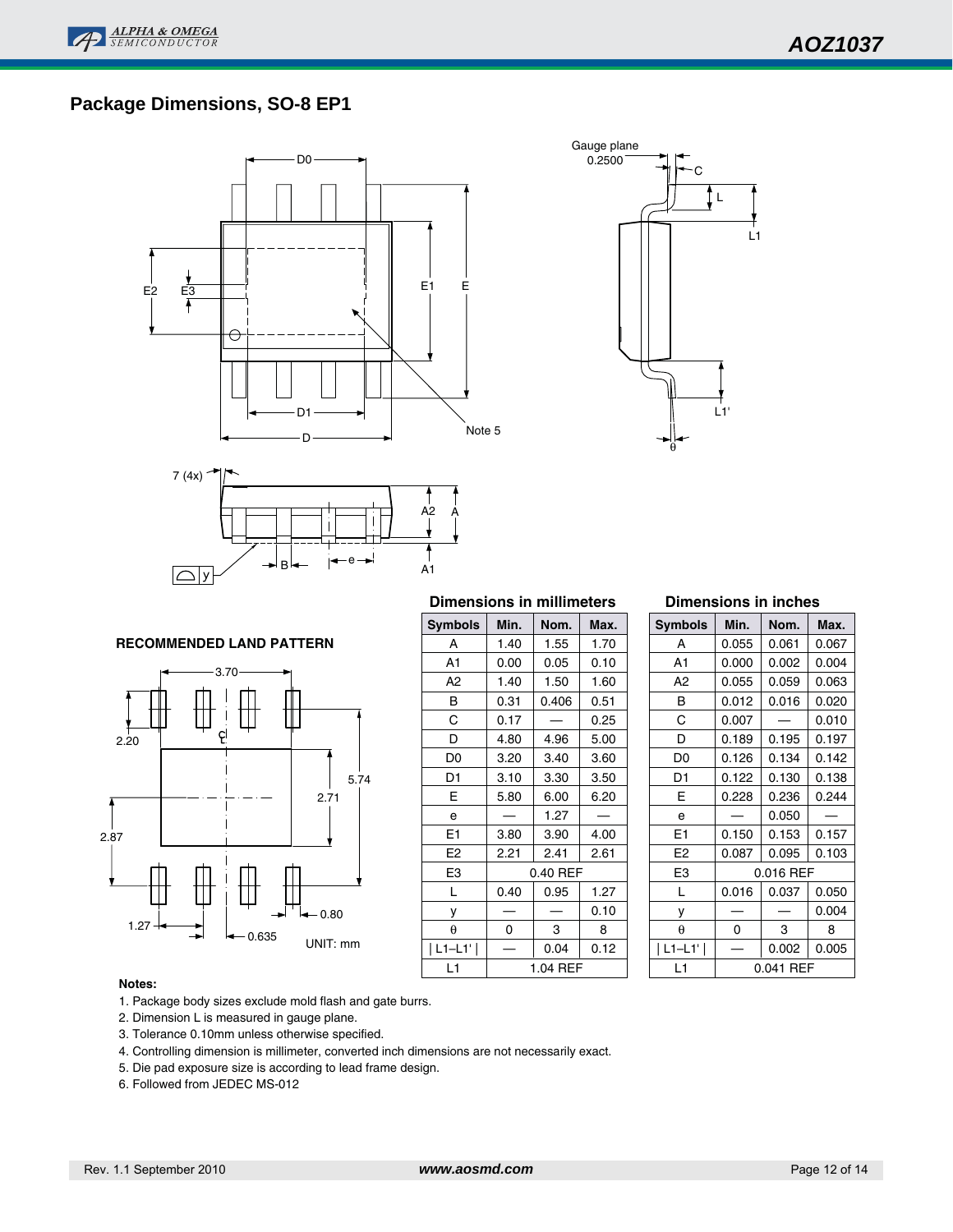## **Tape and Reel Dimensions**

#### **SO-8 Carrier Tape**



| Package | A0 | B <sub>0</sub> | K <sub>0</sub>                                      | D0 |                     | Е | E1 | E <sub>2</sub>                                                                                                                               | P <sub>0</sub> |             |      |      |
|---------|----|----------------|-----------------------------------------------------|----|---------------------|---|----|----------------------------------------------------------------------------------------------------------------------------------------------|----------------|-------------|------|------|
| SO-8    |    |                | $\vert$ 6.40 $\vert$ 5.20 $\vert$ 2.10 $\vert$ 1.60 |    | 1.50   12.00   1.75 |   |    | 5.50                                                                                                                                         | 8.00           | .,   4.00 ' | 2.00 | 0.25 |
| (12mm)  |    |                |                                                     |    |                     |   |    | $\pm 0.10$   $\pm 0.10$   $\pm 0.10$   $\pm 0.10$   $\pm 0.10$   $\pm 0.10$   $\pm 0.10$   $\pm 0.10$   $\pm 0.10$   $\pm 0.10$   $\pm 0.10$ |                |             |      |      |

#### **SO-8 Reel**







|      | Tape Size Reel Size | M                |                | W          | W <sub>1</sub> |               |       |            |  |  |
|------|---------------------|------------------|----------------|------------|----------------|---------------|-------|------------|--|--|
| 12mm | ø330                | $\varphi$ 330.00 | ø97.00   13.00 |            | 17.40          | ø13.00        | 10.60 | 2.00       |  |  |
|      |                     | $\pm 0.50$       | ±0.10          | $\pm 0.30$ | $\pm 1.00$     | $+0.50/-0.20$ |       | $\pm 0.50$ |  |  |

### **SO-8 Tape**

Leader/Trailer & Orientation